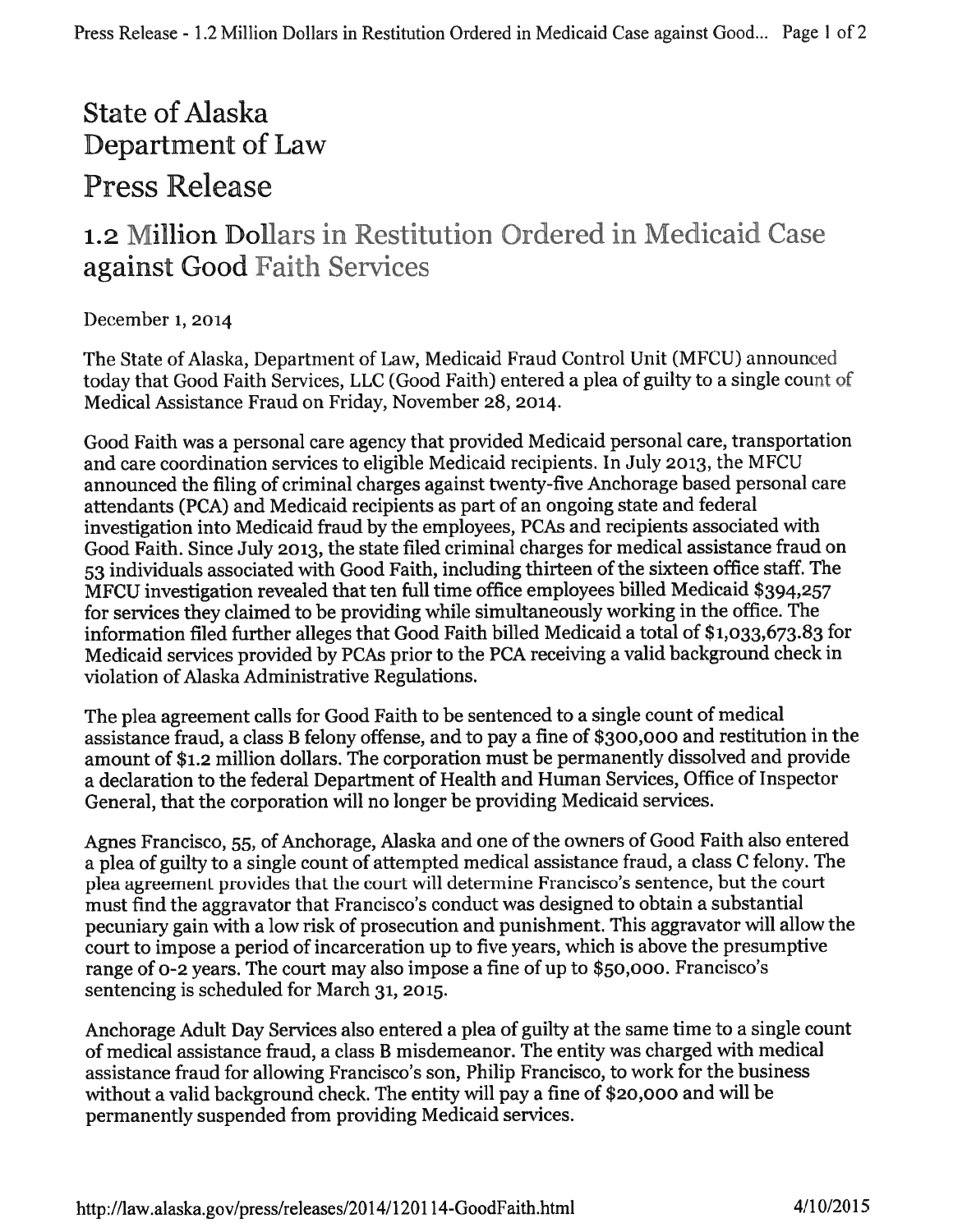The case against Good Faith was initiated by <sup>a</sup> citizen complaint and jointly investigated by the AJaska Department of Law, Medicaid Fraud Control Unit, the Department of Health and Social Services, the federal Department of Health and Human Services, Office of Inspector General, the FBI and Immigration and Customs Enforcement.

The Alaska MFCU is part of the Attorney General's Office. The MFCU is responsible for investigating and prosecuting Medicaid fraud and abuse, neglect or financial exploitations of patients in any facility that accepts Medicaid funds. The information filed by the Department of Law can be found on the MFCU website,

CONTACT: Assistant Attorney General Andrew Peterson at 907-269-6292. For more information about these cases or other cases handled by the Alaska MFCU, go to the MFCU website.

###

Department of Law attorney.general@alaska.gov P.O. Box 110300, Juneau, AK 99811-0300 Phone: 907-465-3600 Fax: 907-465-2075 TFY: 907-258-9161 State of Alaska © 2015 Webmaster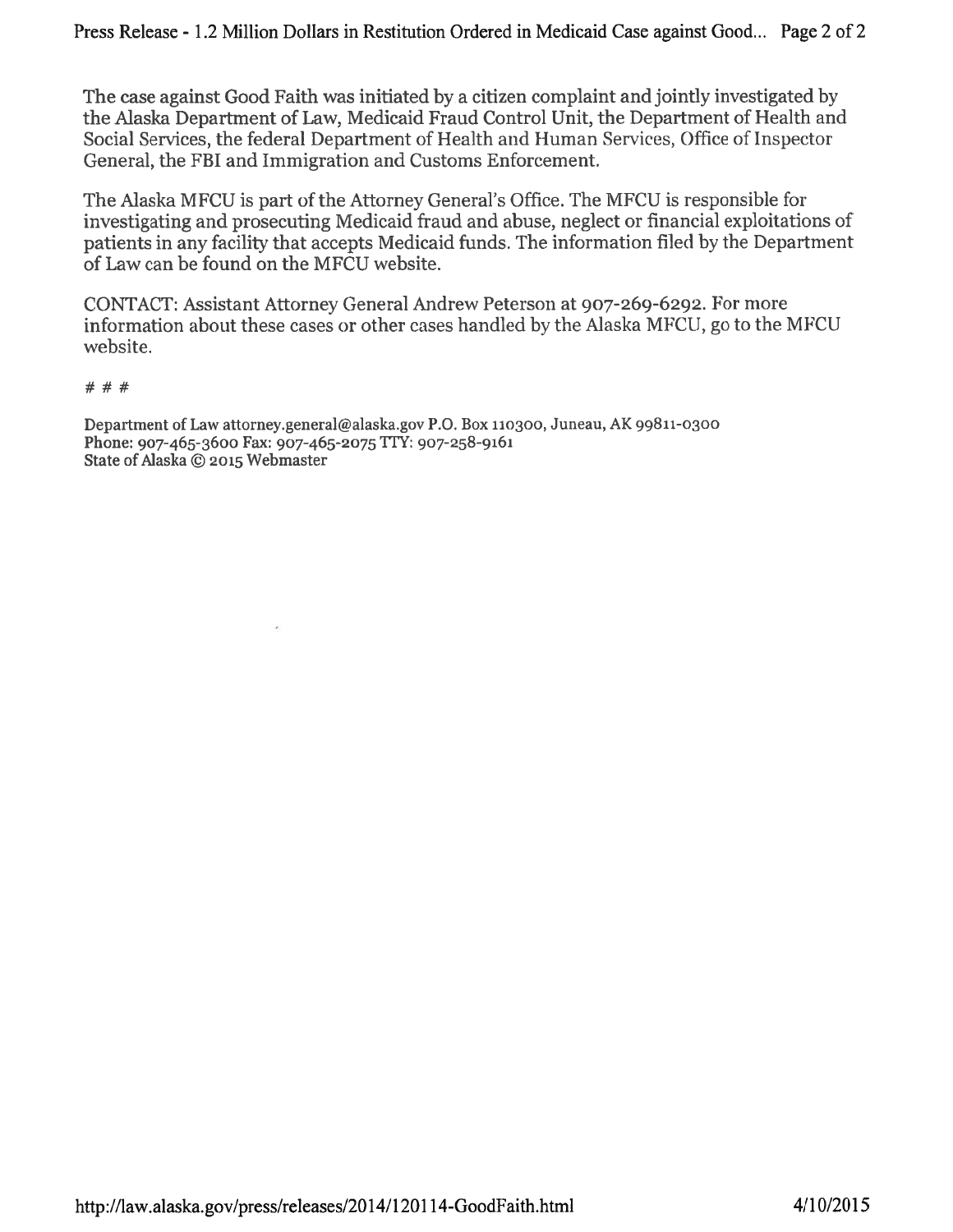## Alaska Dispatch News

Published on Alaska Dispatch News (http://www.adn.com)

Home > Four months in jail for Mat-Su center owner charged with Medicaid fraud

Zaz Hollander [1] April 8, 2015

WASILLA --The owner of <sup>a</sup> Wasilla center for the disabled was sentenced Thursday to four months in jail and more than \$1.6 million in restitution for criminal Medicaid fraud charges linked to altered medical records.

The hefty sentence comes as the Alaska Legislature grapples with Gov. Bill Walker's proposa<sup>l</sup> to expand Medicaid in the state.

Laura Sasseen, 58, was sentenced as par<sup>t</sup> of <sup>a</sup> <sup>p</sup>lea deal approved Thursday afternoon in Anchorage District Court.

Sasseen owns Mat-Su Activity and Respite Center LLC, <sup>a</sup> now-shuttered facility known as "MARC" along the Palmer-Wasilla Highway. The center served <sup>29</sup> developmentally disabled clients with jobs, day activities and caregiver support.

It employed more than <sup>100</sup> people before it closed in June <sup>2014</sup> amid the state investigation.

In September, the state's Medicaid Fraud Control Unit charged Sasseen and the center with felony charges of falsifying business records and misdemeanor charges of medical assistance fraud.

Sasseen is scheduled to start her jail time in May. Her sentence was actually for <sup>360</sup> days, but with 240 suspended.

The agreemen<sup>t</sup> calls for Sasseen to pay more than \$1 .628 million in restitution to the state Medicaid program, according to assistant attorney genera<sup>l</sup> Andrew Peterson, who directs the state's Medicaid Fraud Control Unit, The figure represents <sup>a</sup> state estimate of MARC's improper billing to Medicaid for services without proper documentation to back it up.

The <sup>p</sup>lea agreemen<sup>t</sup> also requires Sasseen pay <sup>a</sup> \$5,000 fine and do <sup>160</sup> hours of community service. She'll be banned from billing Medicaid for <sup>10</sup> years, and the commissioner of health and social services could extend that period for another 10 years.

The restitution is "one of the larger" amounts <sup>a</sup> judge has ordered for Medicaid fraud, Peterson said, adding the sentence for the misdemeanor <sup>p</sup>lea deal matched that of <sup>a</sup> felony conviction.

Records were primarily altered to show an increase in the services the agency claimed to have provided, the state says.

"Instead of taking responsibility, she chose to alter medical records to financially better herself," he said Thursday by <sup>p</sup>hone. "She hurt <sup>a</sup> lot of people. The business shut down. All the recipients went to other locations. There were significant consequences based on her financial actions."

Sasseen's attorney, Richard Payne in Wasilla, couldn't immediately be reached for comment.